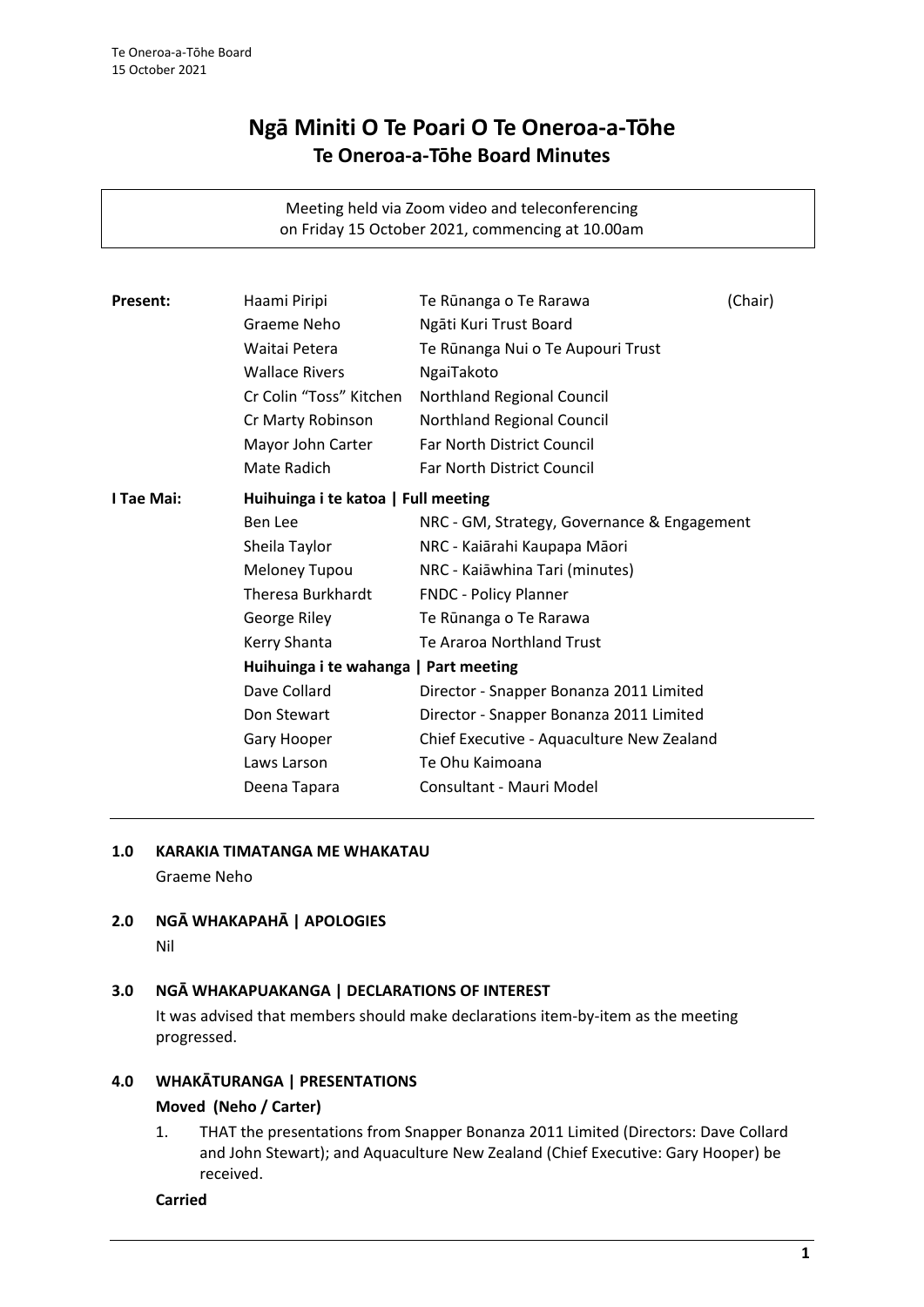## *11.00am - Dave Collard, John Stewart and Gary Hooper left the meeting*

## **Moved (Petera / Piripi)**

2. THAT the Board endorses the Snapper Bonanza Fishing Competition and supports the application for funding to the Northland Inc events fund.

## **Carried**

## **Moved (Neho / Carter)**

- 3. THAT the Board approve a \$10,000 sponsorship of the 2022 Snapper Bonanza Fishing Competition to come from Board funds, subject to:
	- a) legal advice confirming that it is within the scope of the purpose of the funding to the satisfaction of the Chair, and
	- b) the Chair's approval of the sponsorship package.

## **Carried**

## **5.0 CONFIRMATION OF MINUTES**

## **5.1 Confirmation of Minutes**

## **Moved (Neho / Robinson)**

THAT the minutes of Te Oneroa-a-Tōhe Board meeting held on 24 September 2021 be confirmed as a true and correct record.

**Carried**

## **6.0 NGĀ RIMITI | ITEMS**

## **6.1 Financial Report**

## **Moved (Piripi / Rivers)**

THAT the report 'Financial Report' by Rachael King, Board Secretary and dated 8 October 2021, be received.

**Carried**

## **6.2 Approval of Te Rautaki o Te Oneroa-a-Tōhe Print Run**

## **Moved (Kitchen / Neho)**

- 1. THAT the report 'Approval of Te Rautaki o Te Oneroa-a-Tōhe Print Run' by Sheila Taylor, Kaiārahi Kaupapa Māori and dated 6 October 2021, be received.
- 2. THAT Te Oneroa-a-Tōhe Board approve the costs of \$800.84 + GST to print an extra 68 copies of Te Rautaki o Te Oneroa-a-Tōhe.

**Carried**

# **6.3 Te Oneroa-a-Tōhe Governance Operating Model**

## **Moved (Kitchen / Neho)**

- 1. THAT the report 'Te Oneroa-a-Tōhe Governance Operating Model' by Sheila Taylor, Kaiārahi Kaupapa Māori and dated 5 October 2021, be received.
- 2. THAT Te Oneroa-a-Tōhe Board approve the Progressive model as the model that will be used to determine the structure and makeup of the Technical Steering Group.

## **Carried**

*Secretarial Note: Graeme Neho wanted it noted that the wording used in the options table should be amended so as to be less offensive/misleading as to the capability and capacity of Māori.*